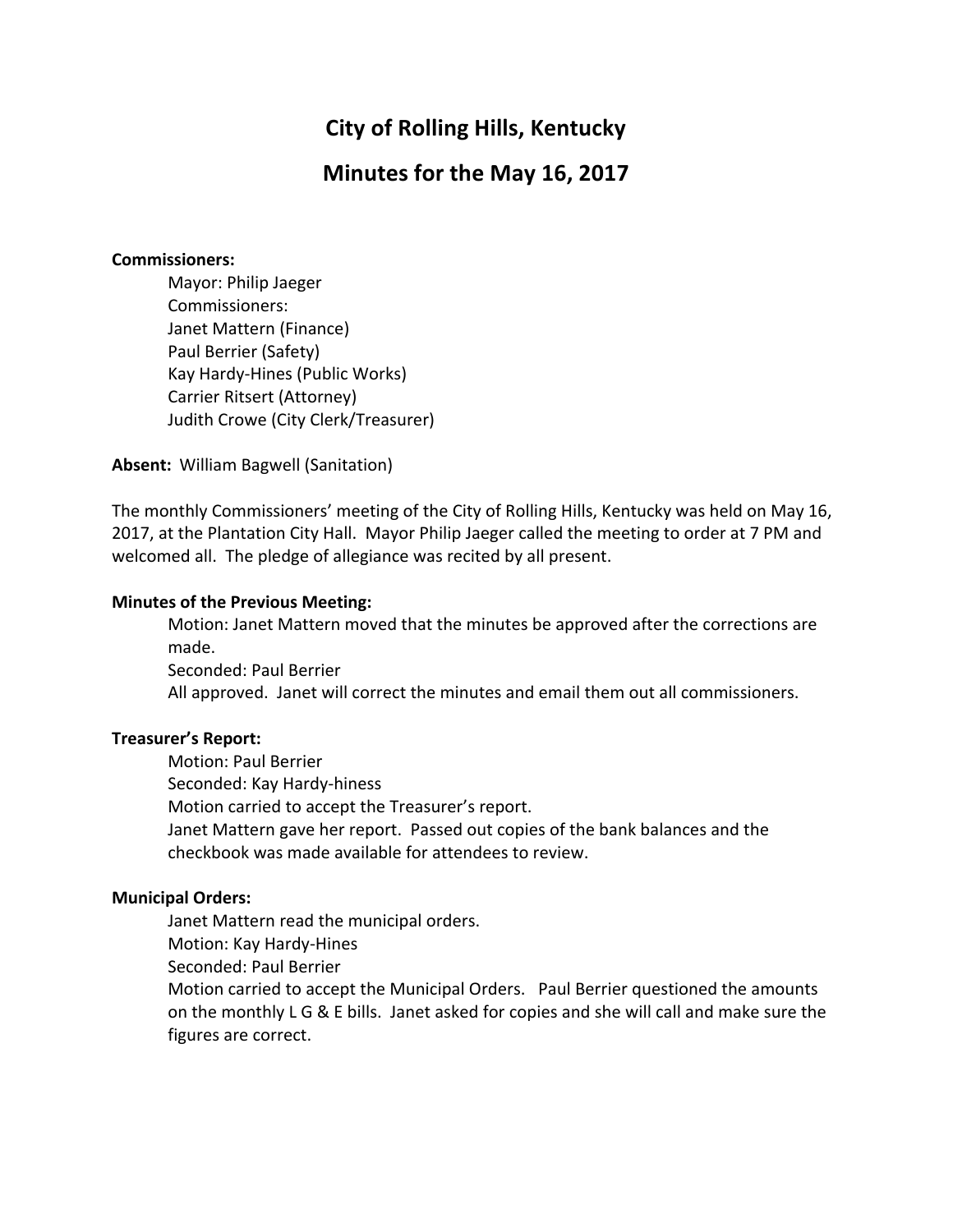# **City Attorney:**

Carrie asked about the delinguent property taxes and the rental fee properties that need to be paid. She asked the city clerk to provide a new list of them and the liens will be filed upon the receipt of the list. Judy stated that there were two property taxes not paid and she would update the rental list and send them to her.

Carrie asked about the business license that have not been paid and there is only one business which is the Metro PCS. She also stated that the owners of the shopping center and any other businesses in the city will be sent business license statements in July for 2017 year.

Carrie asked about the Department of Archives and Judy stated that she spoke with Pam Howarah and she will come visit with the city when we have all our files in order. Pam stated that she would help the city get a grant when that time comes.

Carrie also stated that she would figure if the cities assessments went up, that maybe the city should look at a rate increase or see where we stand. Judy will send Carrie the last page of the report from the PVA, so Carrie can calculate the figures to see where the city stands on the tax amount.

Paul Berrier made a motion for Carrie Ritsert to have the first reading of the Tax Ordinance. Philip Jaeger seconded the motion. All in favor, motion carried.

Paul Berrier made a motion for Carrie Ritsert to have the first reading of the 2017-2018 Budget. Janet Mattern seconded the motion. All in favor, motion carried.

HB 246 aka Garbage Suit, the Mayor of the City of Louisville, is sueing all the cities stating that we should have one garbage collection contract. Carrie will follow up on this and let us know what has happened with this process.

### **New Business:**

Discussion was held with the Officer from Meadowvale about having them patrolling our city. They would charge the city \$35.00 to \$40.00 per hour and patrol when they would be patrolling their city. They would enforce the ordinances that have fees. We would enter into a local agreement with Meadowvale. They are considering a Code Enforcement Officer that would be on a board with 1 or 2 people and would meet as needed to discuss problems. They would patrol 15 to 20 hours a week.

Investing some of the monies where we would be making more money.

#### **Sanitation:**

No report. Still need contract from Rumpke for the next year.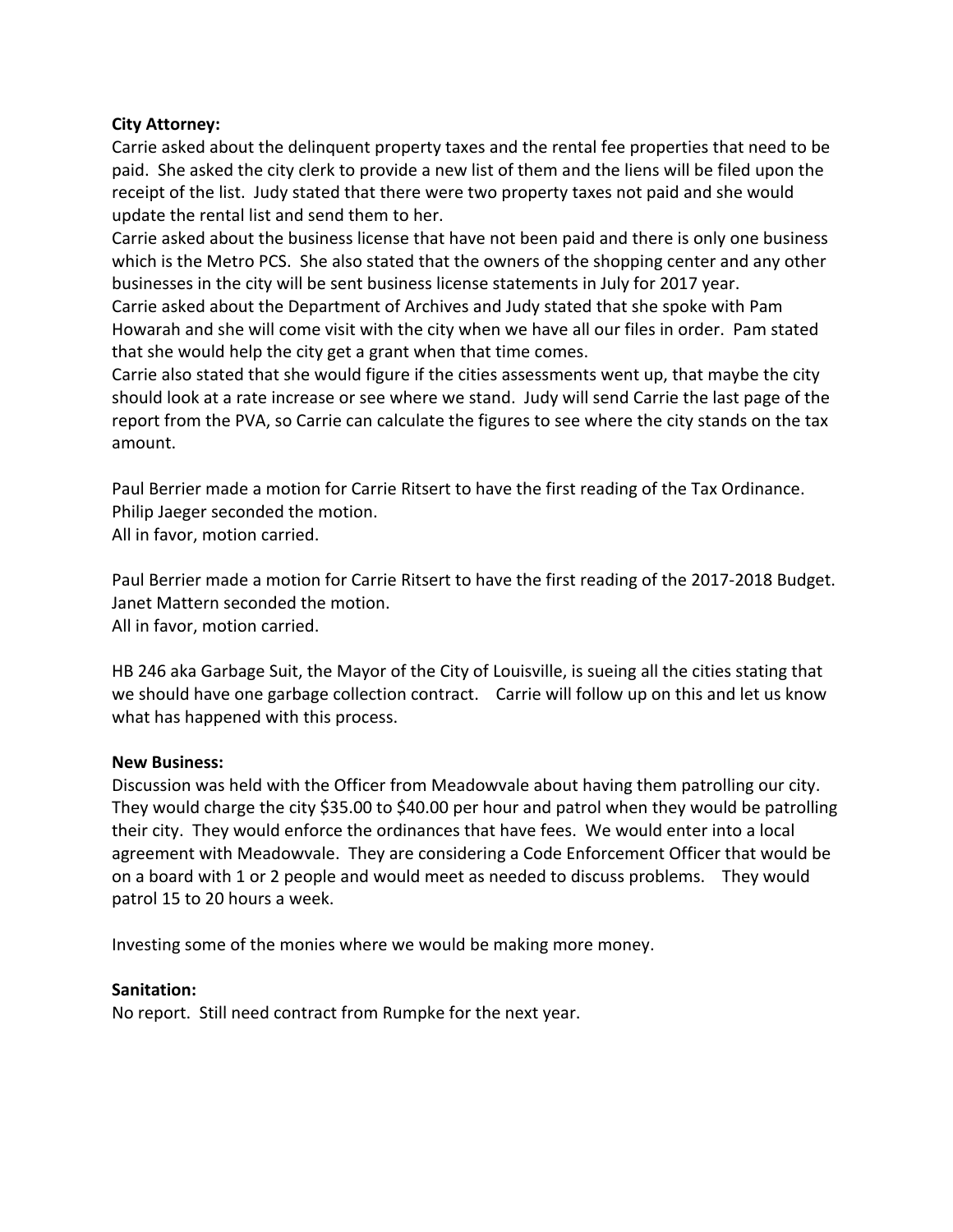# **Public Works:**

Kay Hardy-Hines gave her report. There are 5 five lights out and  $L G & E$  has been notified to fix. Kay gave out bids for fencing for the back of the shopping center. She will check to see what it will cost to get some of the trees trimmed and cleaned up. Kay will get bids for the fence so it can be included in the budget for next year.

# **Safety:**

Paul Berrier gave his report. There has been several drugs, assaults, vandalism, and break-ins in the City.

Paul stated that he will speak with the shopping center owners about putting lights in the back of the center.

# **Old Business:**

Everyone discussed the signage for the City.

Janet Mattern moved to use Eagle Signs for the new street and stop signs.

Kay Hardy-Hines seconded.

Motion carried by all to have Eagle do the signage, and Paul should ask if they could do the job for \$45,000.00 for all.

# **New Business:**

Question about the final check for Code Enforcement Officer, Kenny Betts. Kenny sent an email that he was shorted \$200.00.

Janet Mattern moved to send Kenny the additional \$200.00.

Kay Hardy-Hines seconded.

Motion carried by all to send Kenny Betts the additional \$200.00 and ask him to respond back to the Mayor when he receives the payment.

Renting out Plantation Facility or asking what the fee would be to use Meadowvale. Phil will talk with Mary at Meadowvale and a decision will be made at the next meeting

City of Lyndon Fire department is having an open house on June 3, 2017. They will be collecting money for Crusade for Children Campaign.

Janet Mattern moved to give the Lyndon Fire Department \$500.00.

Kay Hardy-Hines seconded.

Motion carried to give them a check for \$500.00. Phil will check to see if he can have a large check made for the presentation.

Status on Handicap Ramps will be done in June. Due to weather, they were unable to complete them.

Citywide yard sale will be on Saturday, June 3 and we will also have another one in the fall for back to school.

The newsletter will be out by May 26, 2017.